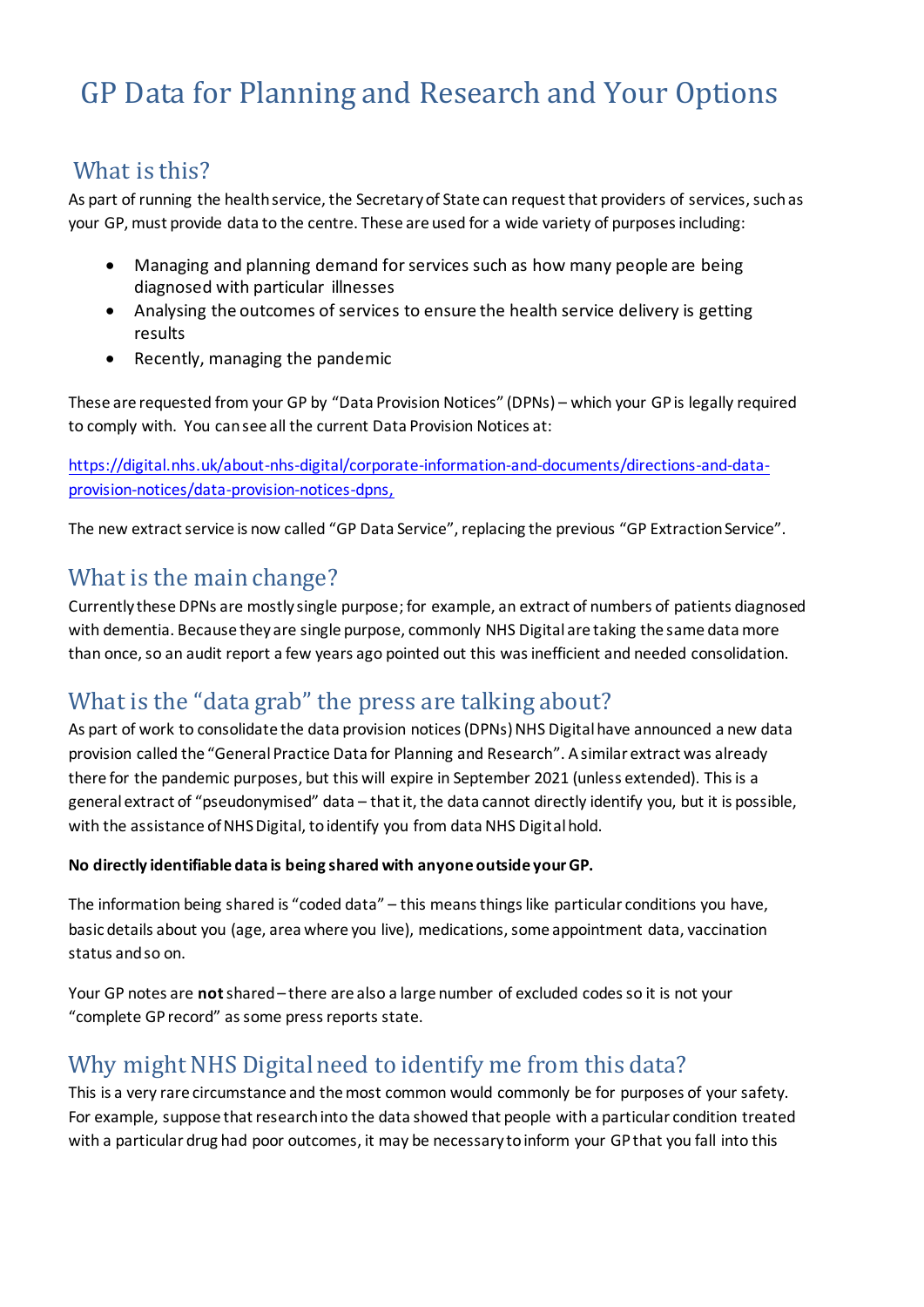# GP Data for Planning and Research and Your Options

group so treatment would be changed. There are other reasons for legally doing so, but these are far less common; it is an offence to re-identify data without a legal purpose.

### I don't want my data used like this. Can I opt out? Yes.

Please fill in the form on the next pages and post/email to your GP. Your GP will apply the code which will stop your data being extracted.

The extract is now being delayed until September, so if you wish to opt out you need to do so before that date. If you apply the code later, your data will not be included in later extracts, but will be retained.

### I thought this was what the "National Data Opt-Out" was about?

The National Data Opt-Out (NDOP) applies to "confidential patient data" – that is, data that is identifiable. It appears that NHS Digital did not consider this data to be under that banner because it is pseudonymised. In law, pseudonymised data is still identifiable.

You can exercise the National Data Opt-Out by going to the web page below. There is a postal form available if you need it.

#### <https://www.nhs.uk/your-nhs-data-matters/>

It is unfortunate that this was done this way, because this is creating concern and putting load on GPs who are still dealing with the pandemic as your GP surgery has to apply the type 1 opt-out.

### Can I speak to the Practice DPO about this?

You always have the right to contact the practice DPO – however, the DPO is very clear that this is a legal extract and therefore patients can only exercise the opt-out.

Professional bodies have made representations to the Secretary of State for Health about this process and concerns. The DPO, along with other NHS DPOs has also made representations to NHS Digital expressing concern.

The DPO Contact details for North Central London Practices is Steve Durbi[n dpo.ncl@nhs.net.](mailto:dpo.ncl@nhs.net) You can also contact him by letter to your practice, or by phone to 020 8142 3936.

Please note that because this is legal, the DPOs advice is already clear – if you do not wish your data to be used in this way, you need to exercise the opt-out.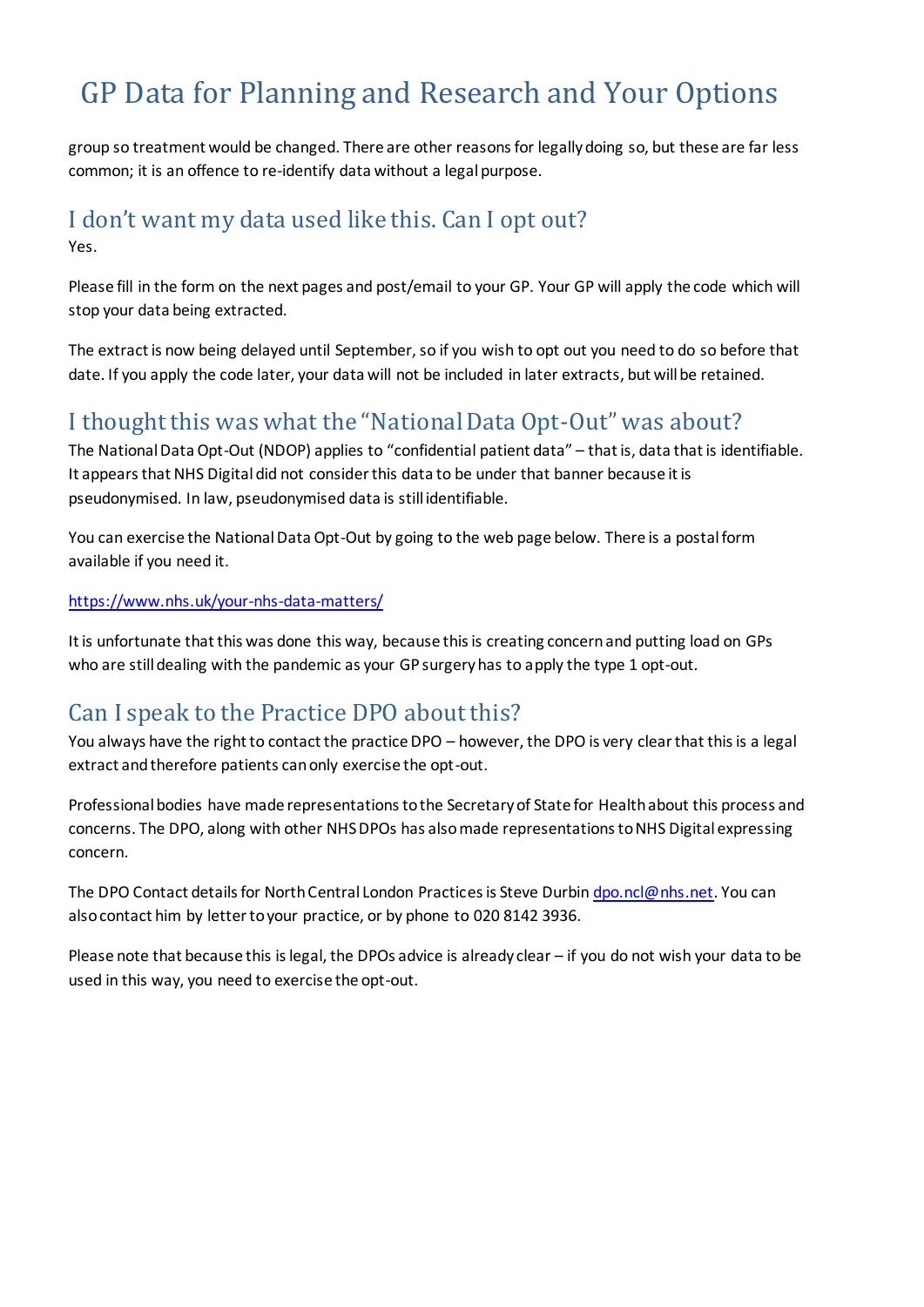# Register your Type 1 opt-out

The data held in your GP medical records is shared with other healthcare professionals for the purposes of your individual care. It is also shared with other organisations to support health and care planning and research.

If you do not want your personally identifiable patient data to be shared outside of your GP practice for purposes except your own care, you can register an opt-out with your GP practice. This is known as a Type 1 Opt-out.

Type 1 Opt-outs may be discontinued in the future. If this happens then they may be turned into a National Data Opt-out. Your GP practice will tell you if this is going to happen and if you need to do anything. More information about the National Data Opt-out is here[: https://www.nhs.uk/your-nhs](https://www.nhs.uk/your-nhs-data-matters/)[data-matters/](https://www.nhs.uk/your-nhs-data-matters/)

You can use this form to:

- register a Type 1 Opt-out, for yourself or for a dependent (if you are the parent or legal guardian of the patient) (to **Opt-out**)
- withdraw an existing Type 1 Opt-out, for yourself or a dependent (if you are the parent or legal guardian of the patient) if you have changed your preference (**Opt-in**)

This decision will not affect individual care and you can change your choice at any time, using this form. This form, once completed, should be sent to your GP practice by email or post.

#### **Details of the patient**

| <b>Title</b>                 |  |  |  |  |  |
|------------------------------|--|--|--|--|--|
| Forename(s)                  |  |  |  |  |  |
| <b>Surname</b>               |  |  |  |  |  |
| <b>Address</b>               |  |  |  |  |  |
|                              |  |  |  |  |  |
|                              |  |  |  |  |  |
|                              |  |  |  |  |  |
| <b>Phone number</b>          |  |  |  |  |  |
| Date of birth                |  |  |  |  |  |
| <b>NHS Number (if known)</b> |  |  |  |  |  |

#### **Details of parent or legal guardian**

If you are filling in this form on behalf of a dependent e.g. a child, the GP practice will first check that you have the authority to do so. Please complete the details below:

| <b>Name</b>             |  |
|-------------------------|--|
| <b>Address</b>          |  |
| Relationship to patient |  |